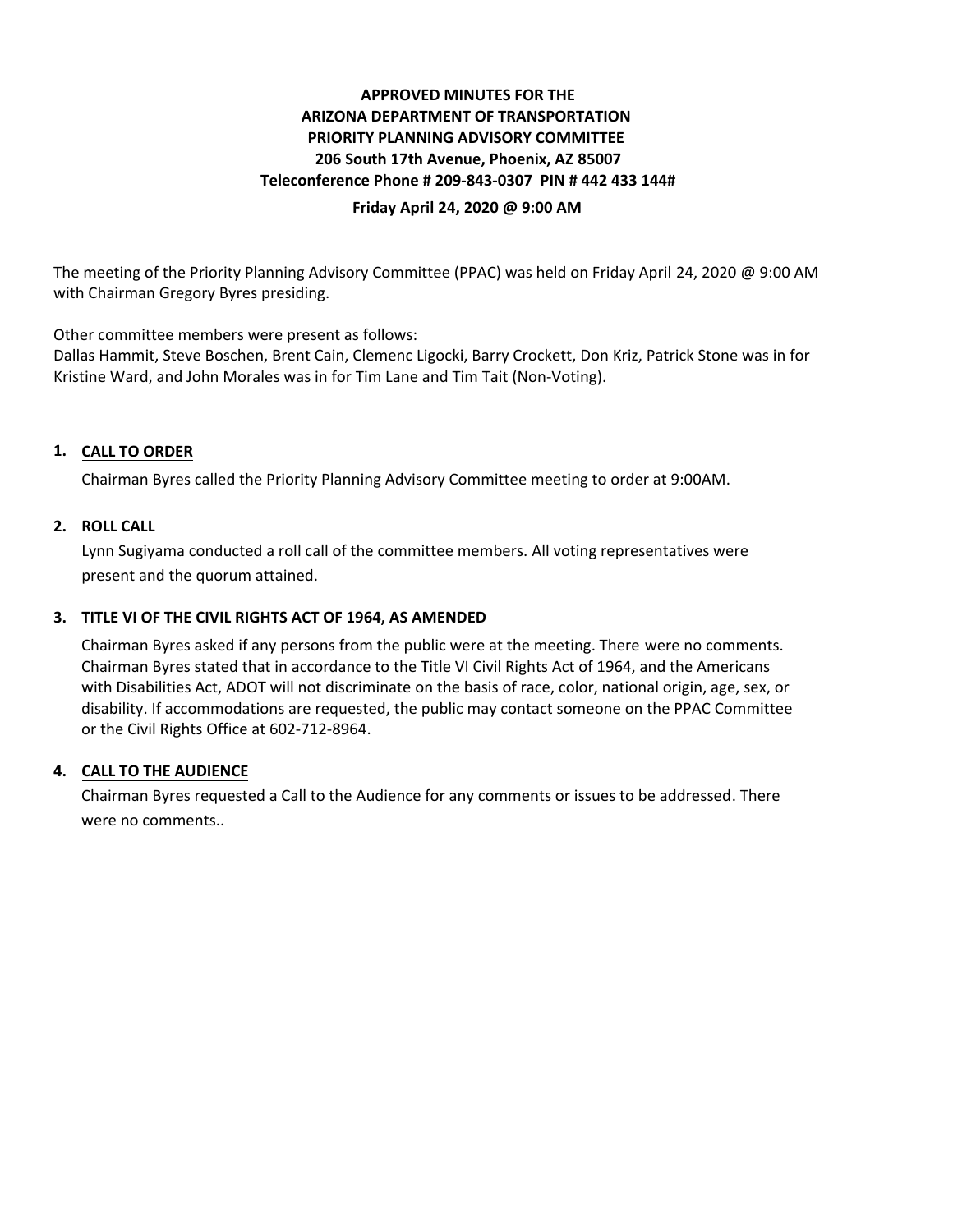### **5. PPAC - PROJECT MODIFICATIONS - DISCUSSION AND POSSIBLE ACTION**

| $5-1$ | Route & MP:                | SR 95 @ MP 80.0           |
|-------|----------------------------|---------------------------|
|       | <b>Project Name:</b>       | MP 80 - CRYSTAL HILL ROAD |
|       | <b>Type of Work:</b>       | <b>CHIP SEAL</b>          |
|       | County:                    | Yuma                      |
|       | District:                  | Southwest                 |
|       | Schedule:                  | FY 2020                   |
|       | Project:                   | F028901C TIP#: 101187     |
|       | <b>Project Manager:</b>    | Judah Cain                |
|       | <b>Program Amount:</b>     | \$1,950,000               |
|       | <b>New Program Amount:</b> | \$0                       |
|       | <b>Requested Action:</b>   | Defer Project             |

**Item 5-1 was presented by: Judah Cain Chairman called for a motion to approve Item 5-1. Steve Boschen made the motion to approve. Dallas Hammit seconded the motion. Motion carried unanimously. Discussion followed that this project will be reprogrammed to a future Fiscal Year.** 

| $5-2$ | Route & MP:                | SB 40B @ MP 196.1            |
|-------|----------------------------|------------------------------|
|       | <b>Project Name:</b>       | <b>RIO DE FLAG BRIDGE</b>    |
|       | <b>Type of Work:</b>       | CONSTRUCT BRIDGE REPLACEMENT |
|       | County:                    | Coconino                     |
|       | District:                  | Northcentral                 |
|       | Schedule:                  | FY 2020                      |
|       | Project:                   | H890501C TIP#: 7863          |
|       | <b>Project Manager:</b>    | <b>Olivier Mirza</b>         |
|       | <b>Program Amount:</b>     | \$6,478,000                  |
|       | <b>New Program Amount:</b> | \$0                          |
|       | <b>Requested Action:</b>   | Defer Project                |

**Item 5-2 was presented by: Olivier Mirza Chairman called for a motion to approve Item 7-2. Steve Boschen made the motion to approve. Dallas Hammit seconded the motion. Motion carried unanimously.**